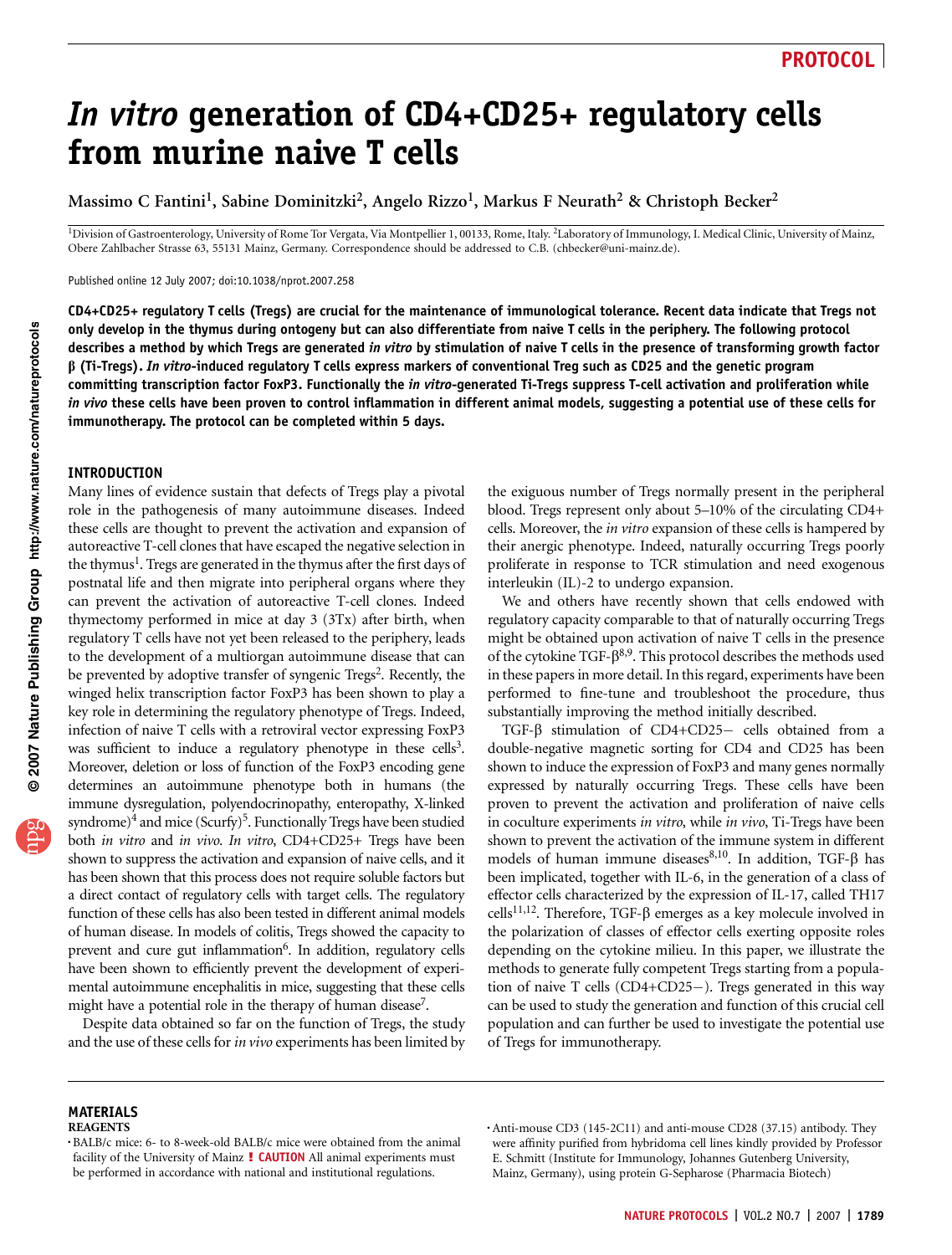- .Anti-mouse FoxP3-APC, clone FJK-16s (eBioscience)
- .FoxP3 intracellular immunofluorescence staining kit (eBioscience)
- .ACK cell lysis buffer (Cambrex)
- 
- .Recombinant TGF-<sup>b</sup>1 (R&D Systems) .Recombinant IL-2 (R&D Systems)
- .Serum-free medium X-Vivo15, RPMI supplemented with 10% (v/v) FBS (BioWhittaker)
- .CD4 cell isolation kit (Miltenyi Biotech)
- .CD25 micro beads kit (Miltenyi Biotech)
- .Celltrace CFSE (Invitrogen)
- .Mitomycin C (Sigma-Aldrich)
- .TRK lysis buffer, for real-time (RT-PCR) only
- .Hi-Bind-RNA columns (peqGOLD Total RNA Kit, Peqlab), for RNA isolation for RT-PCR only
- .M-MLV reverse-transcriptase (Invitrogen) for RT-PCR only
- .iQ sybr green mix (Bio-Rad), for RT-PCR only EQUIPMENT
- .LD columns and LS columns (Miltenyi Biotec)
- .MidiMACS Separator (Miltenyi Biotec)
- .MACS MultiStand (Miltenyi Biotec)
- .FACSCalibur (Becton Dickinson)
- .Scissors and forceps
- .Tubes 50 ml
- .Petri dish
- .Microscope glass slides
- .Pipettes
- .Centrifuge
- .Microscope for cell counting
- .Burker or Neubauer cell count chambers .24- and 96-well plates
- .Real-time thermocycler, for RT-PCR only

### **PROCEDURE**

### Splenocyte isolation

- 1| Kill either male or female 6- to 8-week-old mice by cervical dislocation.
- $\triangle$  CRITICAL STEP Perform all steps in the procedure under a sterile laminar flow hood.
- ▲ CRITICAL STEP Clean scissor and forceps properly with water and soap, and keep them in a beaker containing 70% ethanol.
- 2| Rinse the whole mouse thoroughly with 70% ethanol in order to realize a first line of disinfection.

With the mouse in supine position, open the abdomen by a first transversal cut avoiding opening of the peritoneal cavity. Completely expose the peritoneal sac by pulling the skin in opposite directions using your hands or forceps. At this point, the spleen should become visible on the left side of the mouse. With a second cut, open the peritoneal sac and collect the spleen with sterile forceps.

▲ CRITICAL STEP Avoid contact between the spleen and the mouse skin to preserve sterility.

4 Clear the spleen from residual debris and fat tissue and place it in a 50 ml tube containing 30 ml of  $1\times$  PBS. Wash the spleen twice with fresh PBS and subsequently transfer it into a 10 cm Petri dish containing 20 ml of complete RMPI medium.

By using microscope glass slides previously sterilized with 70% ethanol and fire, cut spleens in two halves and squeeze them between the slides to extract the cellular matrix contained within the spleen capsule (Fig. 1). Discard the remaining fibrous tissue.

6| Collect the cell aggregates obtained from this step in a 50 ml tube and pipette up and down several times by using a conventional pipettor to obtain a homogeneous cell suspension. Centrifuge the cell suspension at 400g for 6 min at 4  $\degree$ C in order to pellet the cells. Discard the supernatant.

#### Lysis of erythrocytes

7| Lyse red cells by resuspending the cell pellet in 5 ml ACK buffer for 90 s.

8| Immediately afterwards, dilute the cell suspension with 45 ml of 1 $\times$  PBS to neutralize the ACK buffer. Spin cells in a centrifuge at 400g for 10 min at 4  $\degree$ C in order to pellet the cells and subsequently resuspend the pellet in 10 ml of  $1\times$  PBS. The cellular pellet should appear whitish, indicating successful lysis of red cells.

9| Count splenocytes by using a conventional Neubauer chamber to prepare them for the magnetic sorting steps. To do this, pipette 10  $\mu$ l of cell suspension between the chamber and the cover glass slide. Count the cells contained in the four corner quadrants. The number obtained, divided by 4 gives the number of cells per ml multiplied by 10<sup>4</sup>.



Figure 1 | Splenocytes isolation. Place the spleen in a Petri plate with 20 ml of RPMI 10% FBS, cut in two pieces and squeeze each of them between two sterile glass slides to obtain a single cell suspension. (a) The isolated spleen is placed in a 50 ml tube containing PBS. (b) The spleen is transferred into a 10 cm Petri dish containing 20 ml of complete RMPI medium. (c) By using microscope glass slides previously sterilized with 70% ethanol and fire, the spleens are cut in two halves and (d) squeezed between the slides in order to extract the cellular matrix contained within the spleen capsule.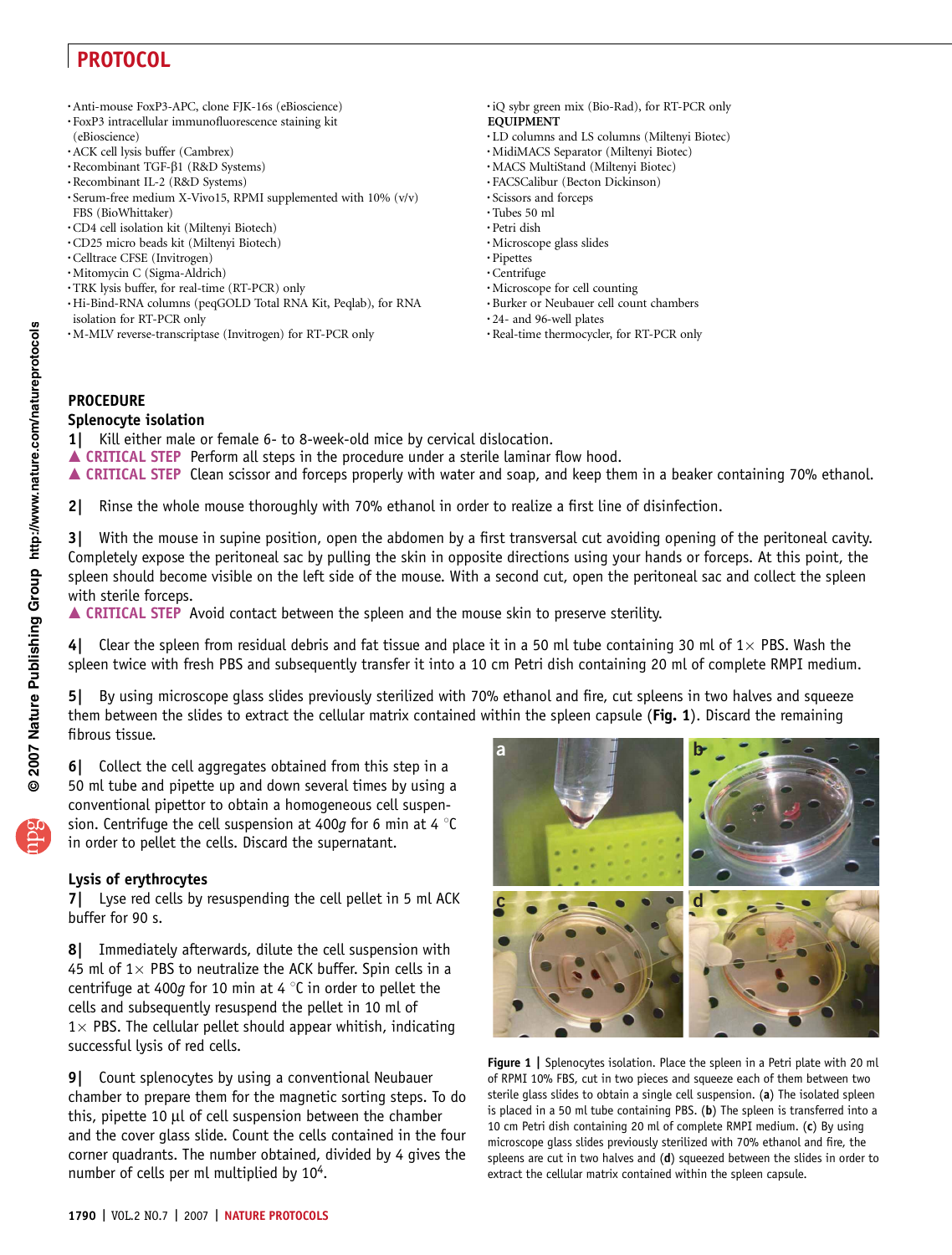### Magnetic sorting of CD4+CD25 – cells: part 1

10 $\mid$  If using 10<sup>8</sup> splenocytes as the starting cell number, use the Miltenyi CD4 cell isolation kit to label splenocytes from Step 9 with 100 µl of the biotinylated cocktail of antibodies specific for CD4-negative cells diluted in 400  $\mu$ l of RPMI 10% FBS for 15 min at 4  $\degree$ C.

11| Add 200 µl of the anti-biotin antibody conjugated with microbeads and 300  $\mu$ l of RPMI 10% FBS and incubate for 10 min at 4  $\degree$ C.

12| After labeling, wash cells once with RPMI 10% FBS and resuspend in 6 ml of RPMI containing 10% FBS.

13| Separate untouched CD4+ cells by loading 2 ml of the labeled cells on to an LD separation column (Miltenyi). CD4-negative cells will remain in the column owing to the magnetic beads attached to their surface. CD4-positive cells, in contrast, will flow through the column and can be collected in a tube (Fig. 2a). Repeat twice, loading an additional 2 ml of cells each time. Count CD4+ cells as indicated in Step 9.

### Magnetic sorting of CD4+CD25- cells: part 2

14| In the second part, label the untouched CD4+ cells (cells that flowed through the column in Step 13) with an anti-



**Figure 2** | CD4+CD25 - magnetic cell isolation. (A) CD4+ cells obtained from freshly isolated splenocytes labeled with the CD4 isolation kit (a) are passed through a depletion LD column. The untouched CD4+ cells are further indirectly labeled with an anti-CD25-PE and anti-PE conjugated with microbeads (b). Cells are applied on an LS column and CD4+CD25- cells are collected as flowthrough. (B) Example of FoxP3 staining of freshly isolated  $CD4+CD25-$  cells.

CD25PE antibody (Miltenyi; allow 10 µl of antibody for every  $10^6$  CD4+ cells diluted in 100 µl of RPMI 10% FBS). Incubate the cells for 15 min at 4  $\degree$ C.

15| Wash cells once with 10 ml of RPMI 10% FBS.

16| Incubate cells with anti-phycoerythrin (PE) antibody conjugated with microbeads (Miltenyi; allow 10 µl of antibody for every 10<sup>6</sup> CD4+ cells diluted in 90 µl of RPMI 10% FBS). Incubate the cells for 15 min at 4 °C.

17| Resuspend cells in 6 ml of complete medium. Separate CD4+CD25- cells from CD4+CD25+ cells by loading an LS positive selection column (Miltenyi) 1 ml at a time. Wait for cells to go through completely before loading the second ml. Collect the flow through containing the untouched  $CD4+CD25-$  cells (Fig. 2a).

▲ CRITICAL STEP Although the use of an LS column in this depletion step is not suggested by the manufacturers, as the number of CD25+ cells to be sorted out does not normally exceed 5–10% of CD4+ population, the use of an LS in place of an LD depletion column still allows an optimal depletion of CD25+ cells while increasing the final yield of CD4+CD25 cells, which is generally lower using an LD depletion column. A typical yield is about  $10^6$  CD4+CD25 – cells per  $10^8$  splenocytes.

### Flow cytometric purity analysis

18| Stain a fraction of cells with anti-CD4 and anti-CD25 antibodies conjugated with fluorescein isothiocyanate and PE. For this we recommend 2.5  $\times$  10<sup>5</sup> CD4+CD25 – cells are sampled, washed once with PBS and resuspended in 100 µl of PBS 0.2% BSA. Add 1 µl of each antibody to the sample (1:100 dilution) and incubate the sample for 10 min at 4  $°C$ .

19| At the end of the incubation, wash the cells and analyze by flow cytometry to quality control your isolation procedure. In general, the purity of CD4+CD25 - cells is more than 96% (not shown) according to the manufacturer's data sheet. Note that when sorted cells are analyzed for FoxP3 expression, only 2–3% of the CD4+CD25- cells are FoxP3+ (Fig. 2b), as previously described<sup>13</sup>. However, the possibility that this small number of FoxP3-expressing cells could be responsible for the TGF- $\beta$ mediated induction of FoxP3+ has been ruled out by experiments performed in TCR transgenic mice on a RAG1 knockout background, which do not have FoxP3-expressing cells, thus demonstrating that TGF- $\beta$  directly acts on naive cells<sup>14</sup>.

#### Induction of Ti-Tregs

20| Coat a 24-well plate with 10  $\mu$ g ml<sup>-1</sup> of anti-CD3 antibody in PBS at 37 °C for 2 h and then wash the plate once with PBS before cell plating.

21 | Plate 1 ml of 2  $\times$  10<sup>6</sup> ml<sup>-1</sup> CD4+CD25- cells resuspended in X-Vivo15 serum-free medium in the anti-CD3-precoated wells in the absence of antibiotics. Immediately add anti-CD28 antibody (2  $\mu$ g ml<sup>-1</sup>) and TGF- $\beta$ 1 (5 ng ml<sup>-1</sup>) and incubate the cells for  $5$  days (Fig.  $3$ ). ? TROUBLESHOOTING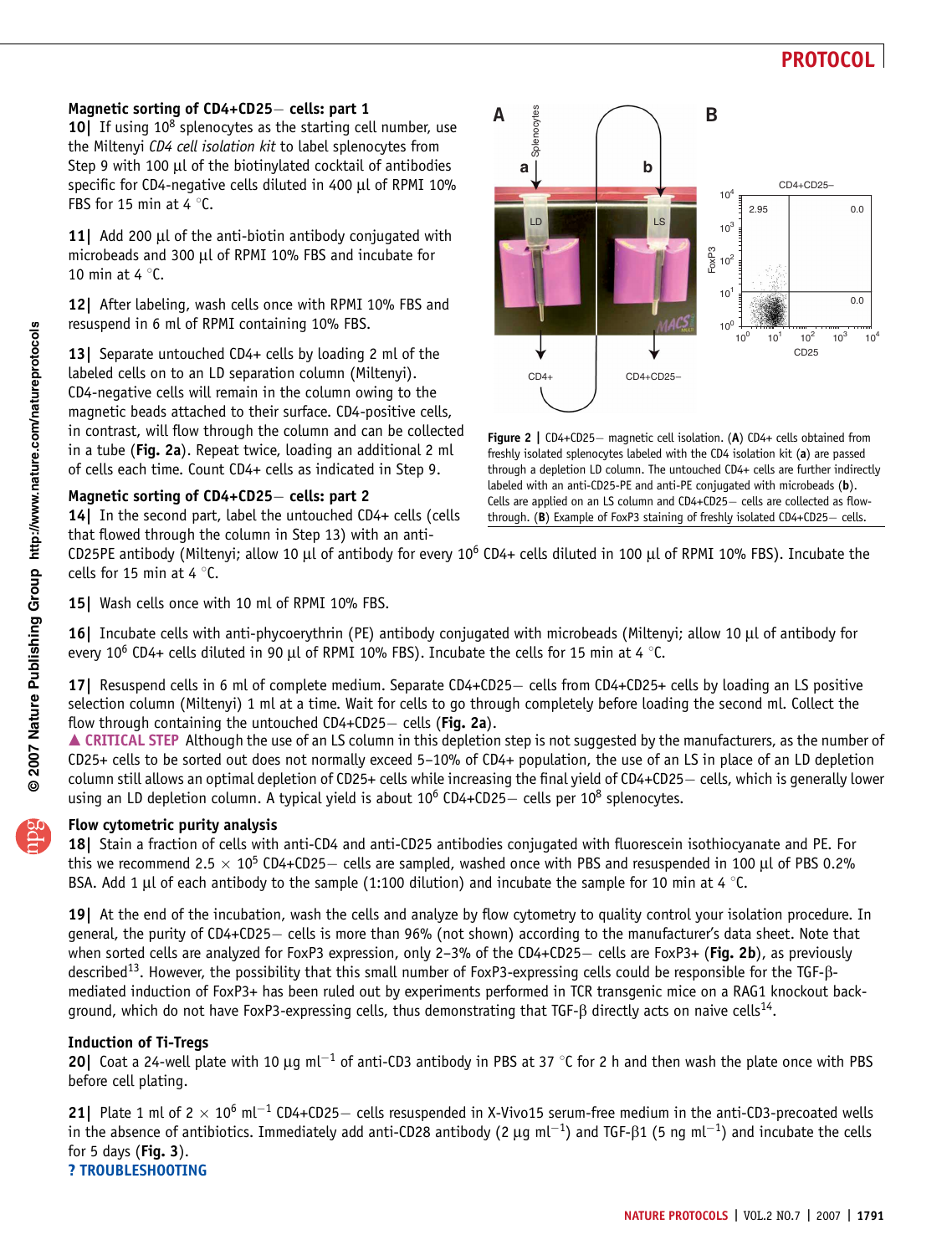### Quantitative and qualitative evaluation of Ti-Tregs induction

22| After 5 days of incubation, test an aliquot of Treg culture for Foxp3 induction: we generally evaluate Foxp3 induction quantitatively either at the RNA or protein level by real-time PCR (option A) or flow cytometry (option B), respectively. We also recommend that you perform qualitative evaluation, and the suppressive capacity of Ti-Tregs can be evaluated in a coculture suppression assay (option C).

### (A) RT-PCR to detect FoxP3

- (i) Lyse 5  $\times$  10<sup>5</sup> Ti-Tregs in TRK lysis buffer and isolate RNA; we use Hi-Bind-RNA columns according to the manufacturer's protocol.
- (ii) Perform reverse transcription; we use M-MLV reverse- transcriptase (Invitrogen).





(iii) Perform real-time PCR. We generally use the following specific primers: mFoxP3 exon 6 sense 5¢-GGTACACCCAGGAAAGAC AG-3¢ and mFoxP3 exon 9 antisense 5¢-ATCCAGGAGATGATCTGCTTG-3¢; plus iQ sybr green mix (Bio-Rad). We use an iQ5 real-time thermocycler to perform real-time PCR.

### (B) Flow cytometry to detect FoxP3

- (i) To determine the amount of FoxP3+ (regulatory) cells in the population, stain 2.5  $\times$  10<sup>5</sup> cells with a PE-conjugated anti-CD4 as previously described (Steps 18 and 19).
- (ii) Fix, permeabilize and stain the cells with a specific APC-conjugated anti-FoxP3 antibody according to the instructions provided in the mouse FoxP3 staining kit (eBioscience).
- (iii) Analyze stained cells by flow cytometry (Fig. 4).

### ? TROUBLESHOOTING

### (C) Qualitative evaluation of induced Tregs

(i) Use freshly isolated CD4+CD25 cells obtained by magnetic sorting, as described in Steps 10–17.

- (ii) Label freshly isolated CD4+CD25- cells with CFSE according to standard protocols: briefly, resuspend cells in PBS at a concentration of 10<sup>6</sup> cells ml<sup>-1</sup> and stain with 0.2  $\mu$ M CFSE for 1 h at 37 °C wrapped with an aluminum foil to protect from light.
- (iii) Wash cells once in PBS, resuspend at the same concentration in RPMI 10% FBS and incubate for a further hour at 37  $\degree$ C to remove the unbound CFSE.
- (iv) Plate these cells as responder cells at a concentration of  $10^5$  cells well<sup>-1</sup> in a 96-well round bottom plate together with MHC-matched APC cells (2  $\times$  10<sup>4</sup> cells well $^{-1}$ ), which have already been either treated with mitomycin C (60  $\mu$ g ml $^{-1}$ ) for 30 min or irradiated (4,000 Rad) (2  $\times$  10<sup>4</sup> cells well<sup>-1</sup>).
- (v) Add anti-CD3 to each well at the concentration of 1  $\mu$ g ml<sup>-1</sup>. Add Ti-Tregs to the wells at different ratios as indicated in Figure 5a. Freshly isolated CD4+CD25+ Tregs and CD4+CD25 $-$  cells activated in the absence of TGF- $\beta$  for 5 days can be used as positive and negative controls, respectively.



Figure 4 | Example of results obtained for Ti-Treg induction control. In (a), the expression of FoxP3 mRNA was evaluated in CD4+CD25- cell culture activated for 5 days with plate-bound anti-CD3 and soluble anti-CD28 (2  $\mu$ g ml<sup>-1</sup>) in the presence or absence of TGF- $\beta$ . Two representative Ti-Treg inductions are reported, which show an upregulation of FoxP3 in the range of 400- to 700-fold compared with cells activated in the absence of TGF- $\beta$  as quantified by real-time PCR. The same cells were evaluated by flow cytometry to quantify the number of cells expressing the transcription factor FoxP3. For this, an aliquot of day 5 Ti-Tregs was permeabilized and stained with an anti-mouse FoxP3-specific antibody. In (b), a representative flow cytometric analysis of day 5 Ti-Treg culture is shown.

(vi) Analyze cells after 4 days by flow cytometry. As shown in Figure 5a, Ti-Treg significantly suppresses the proliferation of CD4+CD25 responder cells at various concentrations indicated by the reduced CFSE dilution in these cultures. Quantification of cells undergoing divisions can be evaluated by determining the proliferation index obtained with the proliferation module of the ModFit LT Macintosh software (Fig. 5b).

### ? TROUBLESHOOTING

### **• TIMING**

Steps 1-9, CD4+CD25- cell preparation: 4 h

Steps 10–17, CD4/CD25 staining: 1 h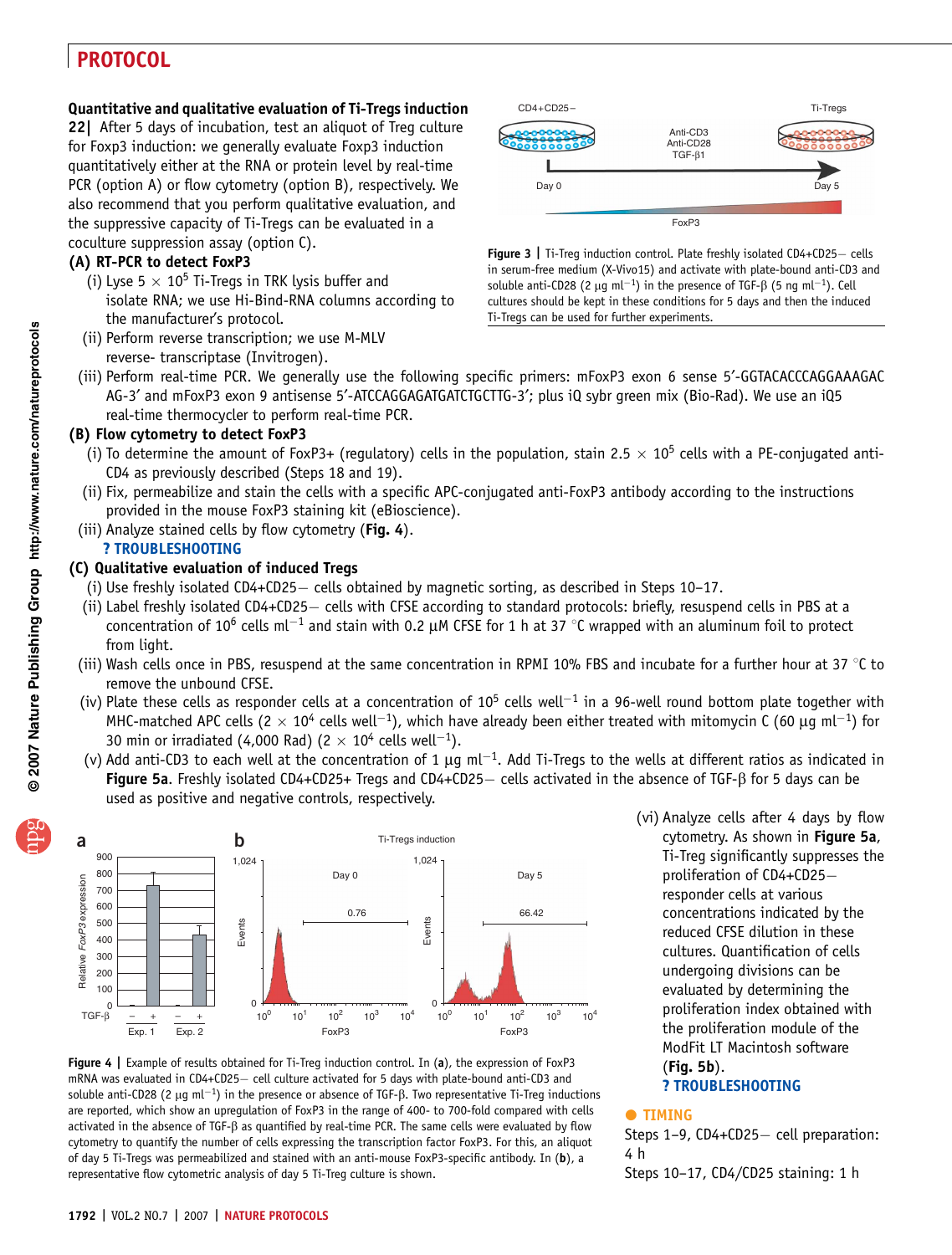

Figure 5 | Example of Ti-Tregs functional quality control. To evaluate the suppressive capacity of Ti-Treg cultures, a proliferation assay was set. Briefly, freshly isolated CD4+CD25- cells were used as responder cells upon CFSE staining. Responder cells were activated in the presence of soluble anti-CD3 (1 µg ml<sup>-1</sup>) and mytomicin-treated APC cells alone or in the presence of Ti-Tregs (suppressors) at different ratios as indicated. CFSE progressive dilution was used as readout of responder cells proliferation. As shown in (a), at all the responder:suppressor ratios, Ti-Tregs were able to suppress proliferation of responder cells. CFSE populations were also analyzed by determining the proliferation index obtained with the proliferation module of ModFit LT Macintosh software (b).

Step 21, Ti-Treg culture set up: 1 h Step 21, Ti-Treg induction: 5 days Step 22A, RNA isolation: 2 h; reverse transcription: 2 h; real-time PCR: 3 h Step 22B, CD4/FoxP3 staining: 2 h Step 22C, CD4+CD25 - isolation: 5 h; CFSE staining, 1 h and 30 min; coculture set up: 1 h; proliferation assay: 4 days

#### ? TROUBLESHOOTING

#### Step 21

Cell death: High cell death in day 5 Ti-Treg culture might be observed upon propidium iodide staining. The use of serum-free medium in the absence of antibiotics increases the general cell viability. Alternatively, dead cells can be eliminated by using the Dead cell removal kit (Miltenyi Biotech), according to the manufacturer's protocol, at the end of the induction phase.

#### Step 22B

Low FoxP3 induction: Certain variability in the number of FoxP3-expressing cells obtained at the end of the induction phase might be observed in different animal strains (BALB/c versus CB57B/6). This is, in our experience, mainly due to the different capacity of CD4+CD25- cells to propagate in vitro for 5 days. To avoid a low yield of Ti-Tregs, we recommend adding 20 ng ml<sup>-1</sup> of murine IL-2 to the cell cultures. This might improve the yield and viability of Ti-Tregs at the end of the induction phase (refs. 14,15; Fantini et al., unpublished observation).

#### Step 22C

Contaminating FoxP3-negative cells: To enrich the population of Foxp3-expressing Ti-Tregs, an additional cell sorting for CD25 after resting for 24 h at the end of the induction culture may help eliminate a fraction of non-regulatory cells.

#### ANTICIPATED RESULTS

This protocol illustrates the procedure to generate CD4+CD25+FoxP3+ regulatory cells from a starting population of naive T cells that are very similar to, if not indistinguishable from, naturally occurring Tregs developing in the thymus. The possibility to have an adequate number of cells available for experiments will help characterize the cellular mechanisms responsible for the suppressive activity of Tregs on target cells.

The peripheral generation of regulatory cells is sustained by several lines of evidence and TGF- $\beta$  has been implicated in this process. This protocol might represent an in vitro model of the process that physiologically leads to the peripheral generation of Tregs in vivo. At RNA level, the induction of FoxP3 in Ti-Tregs when compared to CD4+CD25– cells activated in the absence of TGF- $\beta$  usually varies in a range of 400- to 700-fold while the number of Foxp3+ cells after 5 days of culture usually is around 60% (Fig. 4). Overall, the number of FoxP3+ cells recovered after 5 days is one- to twofold greater than the number of  $CD4+CD25-FoxP3$  cells originally plated. Functionally, Ti-Tregs suppress proliferation of freshly isolated CD4+CD25  $-$  in a dose-dependent manner, similar to the suppression observed using naturally occurring CD4+CD25+ Tregs. Therefore, the study of the molecular events accompanying the induction of Ti-Tregs in vitro might shed light on new intracellular pathways involved in naive T-cell differentiation. The protocol described here can be easily modified to study the induction and function of antigen-specific regulatory T cells both in vitro and in vivo using T-cell receptor transgenic mice specific for a given antigen. Naturally occurring Tregs physiologically represent 5–10% of circulating CD4+ cells. Owing to the low number of naturally occurring Tregs obtained by sorting peripheral blood cells and because of the scarce expansion obtained in vitro, the availability